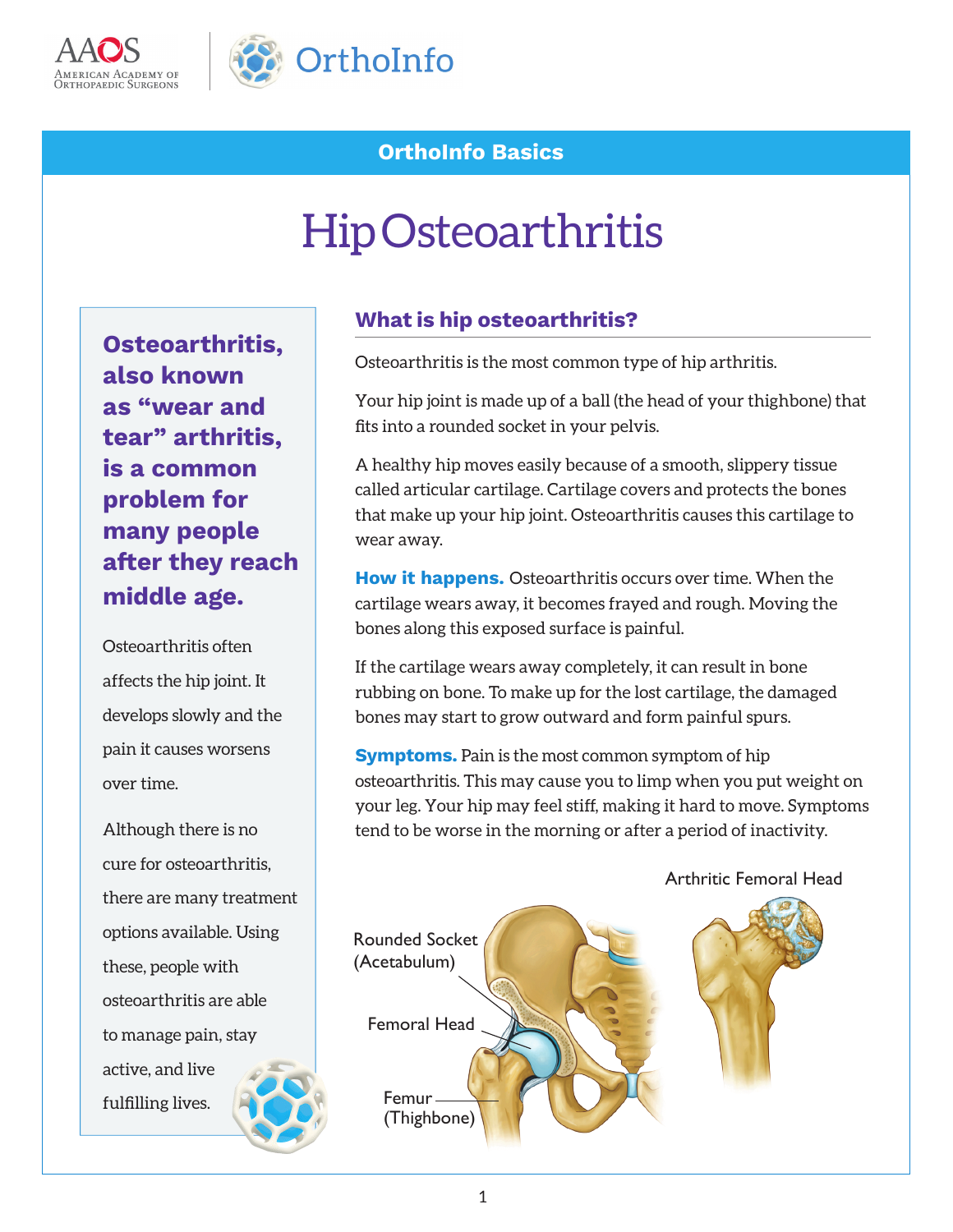#### **What causes hip osteoarthritis?**

Several factors may increase your risk for developing osteoarthritis.

**Age.** The ability of cartilage to heal itself decreases as we age. Hip osteoarthritis typically affects older adults.

**Weight.** The more you weigh, the more stress you put on your hip joints.

**Injury.** Previous hip injury, such as from an accident, can lead to osteoarthritis later in life.

**Other illnesses.** Some diseases put you at greater risk for osteoarthritis, such as septic arthritis, sickle cell anemia, and lupus.

## **Is it better to get diagnosed early?**

Because osteoarthritis worsens over time, the sooner you start treatment, the better.

Your doctor may order x-rays to confirm you have osteoarthritis. Healthy cartilage creates a space between the ball-and-socket of the hip joint. X-rays show if cartilage damage has decreased this space. They may also show if bone spurs have developed.





#### **What are common treatments?**

Your doctor will develop a personal treatment plan to relieve your joint pain and stiffness.

**Lifestyle changes.** If arthritis pain does not interfere with your daily routine, your doctor may first recommend lifestyle changes to protect your joint and slow the disease's progress.

*Exercise.* If you regularly do high-impact exercises (running, competitive sports), switching to low-impact activities will put less stress on your hip. Walking, cycling, and swimming are good low-impact options.

*Weight loss.* If you are overweight, losing just a few pounds can make a big difference in the amount of stress you place on your hip joint.

*Physical therapy.* Specific exercises can improve the range-of-motion in your hip and strengthen the muscles that support the joint. Assistive devices, like a cane or supportive shoe inserts, can also help reduce stress on your joint. Your therapist may also teach you to use ice and heat treatments to help manage your pain.

**Medications.** If your pain affects your daily routine, or is not relieved by initial methods, your doctor may add medication to your plan.

*(continued on page 3)*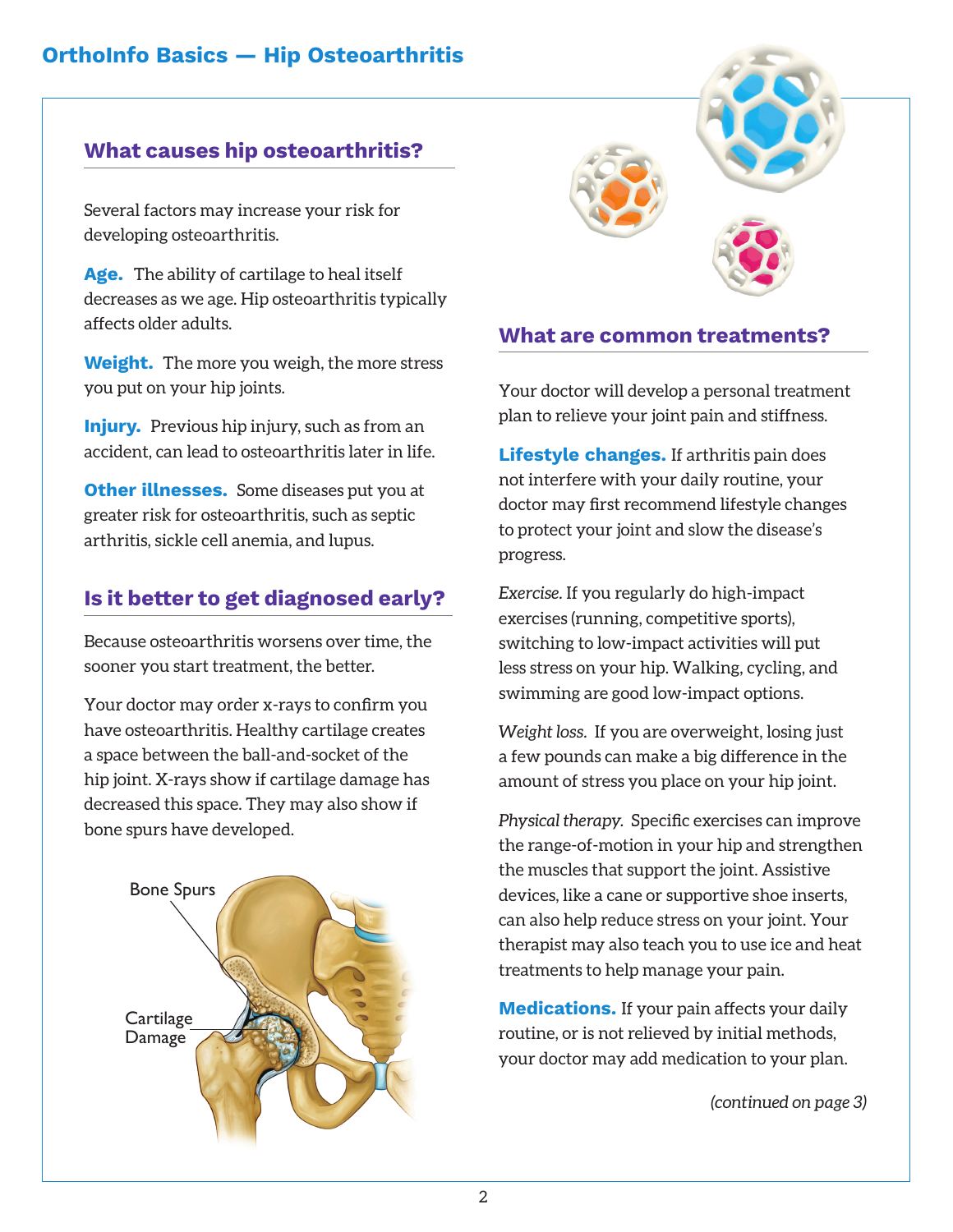#### **OrthoInfo Basics — Hip Osteoarthritis**

*(Common Treatments — continued from page 2)*

*Acetaminophen.* Mild pain is often relieved with acetaminophen.

*Nonsteroidal anti-inflammatory medicines.* Drugs like aspirin and ibuprofen reduce pain and swelling.

*Dietary supplements.* Some people report that over-the-counter supplements like glucosamine and chondroitin sulfate provide pain relief. Talk to your doctor before using supplements.

**Surgery.** Your doctor may consider surgery if your pain worsens and causes disability.

*Arthroscopy.* This procedure is often used to remove bone spurs, loose cartilage pieces, or smooth out areas of worn cartilage.

*Osteotomy.* Either the head of the thighbone or part of the pelvis around the socket is cut and realigned to take pressure off of the hip joint.

*Joint replacement.* In a total hip replacement, the severely damaged hip joint is removed and replaced with an artificial device. Although total hip replacement is the most common replacement procedure, other options include partial hip replacements and hip resurfacing.

#### **Living with osteoarthritis**

Learning you have osteoarthritis can be discouraging. Treatment options can help, and there are many things you can do to lessen the impact arthritis has on your life.

**Talk to your doctor.** If your symptoms worsen or you are having a hard time coping, your doctor can review your treatment plan.

**Consult a physical therapist.** A physical therapist will teach you exercises to improve your strength and flexibility. A therapist can also help you find new ways to do everyday activities. Simple changes, like using a reacher to pick up low-lying things, can make a huge difference in relieving joint pain. Your therapist may suggest assistive equipment for your bathroom, like a shower bench, elevated toilet seat, and handrails.

**Get plenty of rest.** Osteoarthritis can make you more tired, and your arthritis symptoms may worsen when you are fatigued. Try to get a full night's sleep, and take short naps during the day if you need to.

**Discuss alternative medicine with your doctor.** Some alternative therapies appear to help arthritis pain. Talk to your doctor before trying any alternative treatments. They could interfere with your treatment plan.